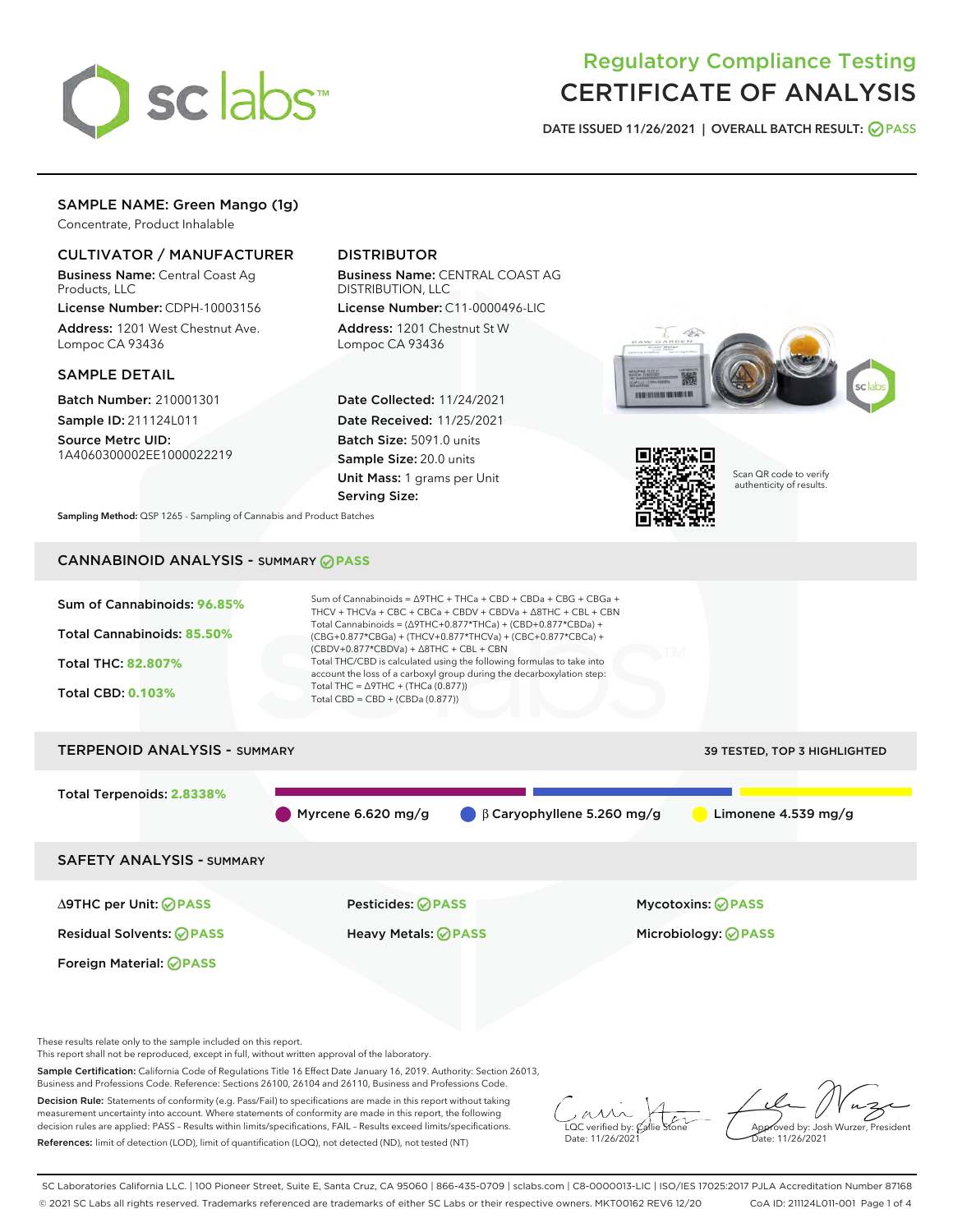

Terpene analysis utilizing gas chromatography-flame ionization detection (GC-



GREEN MANGO (1G) | DATE ISSUED 11/26/2021 | OVERALL BATCH RESULT: @ PASS

TERPENOID TEST RESULTS - 11/26/2021

FID). **Method:** QSP 1192 - Analysis of Terpenoids by GC-FID

## CANNABINOID TEST RESULTS - 11/26/2021 2 PASS

Tested by high-performance liquid chromatography with diode-array detection (HPLC-DAD). **Method:** QSP 1157 - Analysis of Cannabinoids by HPLC-DAD

#### TOTAL CANNABINOIDS: **85.50%**

Total Cannabinoids (Total THC) + (Total CBD) + (Total CBG) + (Total THCV) + (Total CBC) + (Total CBDV) + ∆8THC + CBL + CBN

TOTAL THC: **82.807%** Total THC (∆9THC+0.877\*THCa)

TOTAL CBD: **0.103%**

Total CBD (CBD+0.877\*CBDa)

TOTAL CBG: 1.63% Total CBG (CBG+0.877\*CBGa)

TOTAL THCV: 0.376% Total THCV (THCV+0.877\*THCVa)

TOTAL CBC: 0.58% Total CBC (CBC+0.877\*CBCa)

TOTAL CBDV: ND Total CBDV (CBDV+0.877\*CBDVa)

| <b>COMPOUND</b>            | LOD/LOQ<br>(mg/g) | <b>MEASUREMENT</b><br><b>UNCERTAINTY</b><br>(mg/g) | <b>RESULT</b><br>(mg/g) | <b>RESULT</b><br>(%) |
|----------------------------|-------------------|----------------------------------------------------|-------------------------|----------------------|
| <b>THCa</b>                | 0.05/0.14         | ±23.043                                            | 896.62                  | 89.662               |
| <b>A9THC</b>               | 0.06 / 0.26       | ±1.436                                             | 41.73                   | 4.173                |
| <b>CBGa</b>                | 0.1/0.2           | ±0.84                                              | 16.0                    | 1.60                 |
| <b>CBCa</b>                | 0.07/0.28         | ±0.266                                             | 5.44                    | 0.544                |
| <b>THCVa</b>               | 0.07 / 0.20       | ±0.205                                             | 4.29                    | 0.429                |
| <b>CBG</b>                 | 0.06/0.19         | ±0.087                                             | 2.22                    | 0.222                |
| <b>CBDa</b>                | 0.02/0.19         | ±0.034                                             | 1.18                    | 0.118                |
| <b>CBC</b>                 | 0.2 / 0.5         | ±0.03                                              | 1.0                     | 0.10                 |
| $\triangle$ 8THC           | 0.1 / 0.4         | N/A                                                | <b>ND</b>               | <b>ND</b>            |
| <b>THCV</b>                | 0.1 / 0.2         | N/A                                                | <b>ND</b>               | <b>ND</b>            |
| <b>CBD</b>                 | 0.07/0.29         | N/A                                                | <b>ND</b>               | <b>ND</b>            |
| <b>CBDV</b>                | 0.04 / 0.15       | N/A                                                | <b>ND</b>               | <b>ND</b>            |
| <b>CBDVa</b>               | 0.03/0.53         | N/A                                                | <b>ND</b>               | <b>ND</b>            |
| <b>CBL</b>                 | 0.06 / 0.24       | N/A                                                | <b>ND</b>               | <b>ND</b>            |
| <b>CBN</b>                 | 0.1/0.3           | N/A                                                | <b>ND</b>               | <b>ND</b>            |
| <b>SUM OF CANNABINOIDS</b> |                   |                                                    | 968.5 mg/g              | 96.85%               |

#### **UNIT MASS: 1 grams per Unit**

| ∆9THC per Unit                        | 1120 per-package limit | 41.73 mg/unit   | <b>PASS</b> |
|---------------------------------------|------------------------|-----------------|-------------|
| <b>Total THC per Unit</b>             |                        | 828.07 mg/unit  |             |
| <b>CBD</b> per Unit                   |                        | <b>ND</b>       |             |
| <b>Total CBD per Unit</b>             |                        | $1.03$ mg/unit  |             |
| Sum of Cannabinoids<br>per Unit       |                        | 968.5 mg/unit   |             |
| <b>Total Cannabinoids</b><br>per Unit |                        | $855.0$ mg/unit |             |

| <b>COMPOUND</b>        | LOD/LOQ<br>(mg/g) | <b>MEASUREMENT</b><br><b>UNCERTAINTY</b><br>(mg/g) | <b>RESULT</b><br>(mg/g)                         | <b>RESULT</b><br>$(\%)$ |
|------------------------|-------------------|----------------------------------------------------|-------------------------------------------------|-------------------------|
| <b>Myrcene</b>         | 0.008 / 0.025     | ±0.0854                                            | 6.620                                           | 0.6620                  |
| $\beta$ Caryophyllene  | 0.004 / 0.012     | ±0.1873                                            | 5.260                                           | 0.5260                  |
| Limonene               | 0.005 / 0.016     | ±0.0649                                            | 4.539                                           | 0.4539                  |
| $\alpha$ Humulene      | 0.009 / 0.029     | ±0.0585                                            | 1.821                                           | 0.1821                  |
| Ocimene                | 0.011 / 0.038     | ±0.0493                                            | 1.537                                           | 0.1537                  |
| Linalool               | 0.009 / 0.032     | ±0.0573                                            | 1.508                                           | 0.1508                  |
| Terpineol              | 0.016 / 0.055     | ±0.0701                                            | 1.142                                           | 0.1142                  |
| $\alpha$ Bisabolol     | 0.008 / 0.026     | ±0.0533                                            | 0.999                                           | 0.0999                  |
| trans-β-Farnesene      | 0.008 / 0.025     | ±0.0302                                            | 0.850                                           | 0.0850                  |
| $\alpha$ Pinene        | 0.005 / 0.017     | ±0.0069                                            | 0.800                                           | 0.0800                  |
| $\beta$ Pinene         | 0.004 / 0.014     | ±0.0089                                            | 0.770                                           | 0.0770                  |
| Guaiol                 | 0.009 / 0.030     | ±0.0262                                            | 0.555                                           | 0.0555                  |
| <b>Nerolidol</b>       | 0.009 / 0.028     | ±0.0338                                            | 0.538                                           | 0.0538                  |
| Fenchol                | 0.010 / 0.034     | ±0.0154                                            | 0.398                                           | 0.0398                  |
| Caryophyllene<br>Oxide | 0.010 / 0.033     | ±0.0182                                            | 0.396                                           | 0.0396                  |
| Valencene              | 0.009 / 0.030     | ±0.0108                                            | 0.157                                           | 0.0157                  |
| Terpinolene            | 0.008 / 0.026     | ±0.0028                                            | 0.137                                           | 0.0137                  |
| <b>Borneol</b>         | 0.005 / 0.016     | ±0.0055                                            | 0.130                                           | 0.0130                  |
| Camphene               | 0.005 / 0.015     | ±0.0009                                            | 0.081                                           | 0.0081                  |
| Fenchone               | 0.009 / 0.028     | ±0.0015                                            | 0.050                                           | 0.0050                  |
| Citronellol            | 0.003 / 0.010     | ±0.0013                                            | 0.026                                           | 0.0026                  |
| Geraniol               | 0.002 / 0.007     | ±0.0006                                            | 0.013                                           | 0.0013                  |
| Nerol                  | 0.003 / 0.011     | ±0.0005                                            | 0.011                                           | 0.0011                  |
| Sabinene Hydrate       | 0.006 / 0.022     | N/A                                                | <loq< td=""><td><loq< td=""></loq<></td></loq<> | <loq< td=""></loq<>     |
| Isoborneol             | 0.004 / 0.012     | N/A                                                | <loq< td=""><td><loq< td=""></loq<></td></loq<> | <loq< td=""></loq<>     |
| Cedrol                 | 0.008 / 0.027     | N/A                                                | <loq< td=""><td><loq< td=""></loq<></td></loq<> | <loq< td=""></loq<>     |
| Sabinene               | 0.004 / 0.014     | N/A                                                | <b>ND</b>                                       | ND                      |
| $\alpha$ Phellandrene  | 0.006 / 0.020     | N/A                                                | <b>ND</b>                                       | ND                      |
| 3 Carene               | 0.005 / 0.018     | N/A                                                | ND                                              | <b>ND</b>               |
| $\alpha$ Terpinene     | 0.005 / 0.017     | N/A                                                | ND                                              | <b>ND</b>               |
| p-Cymene               | 0.005 / 0.016     | N/A                                                | <b>ND</b>                                       | ND                      |
| Eucalyptol             | 0.006 / 0.018     | N/A                                                | ND                                              | <b>ND</b>               |
| $\gamma$ Terpinene     | 0.006 / 0.018     | N/A                                                | ND                                              | ND                      |
| (-)-Isopulegol         | 0.005 / 0.016     | N/A                                                | ND                                              | ND                      |
| Camphor                | 0.006 / 0.019     | N/A                                                | ND                                              | <b>ND</b>               |
| Menthol                | 0.008 / 0.025     | N/A                                                | ND                                              | ND                      |

R-(+)-Pulegone 0.003 / 0.011 N/A ND ND Geranyl Acetate  $0.004 / 0.014$  N/A ND ND  $\alpha$  Cedrene  $0.005 / 0.016$   $N/A$  ND ND TOTAL TERPENOIDS 28.338 mg/g 2.8338%

SC Laboratories California LLC. | 100 Pioneer Street, Suite E, Santa Cruz, CA 95060 | 866-435-0709 | sclabs.com | C8-0000013-LIC | ISO/IES 17025:2017 PJLA Accreditation Number 87168 © 2021 SC Labs all rights reserved. Trademarks referenced are trademarks of either SC Labs or their respective owners. MKT00162 REV6 12/20 CoA ID: 211124L011-001 Page 2 of 4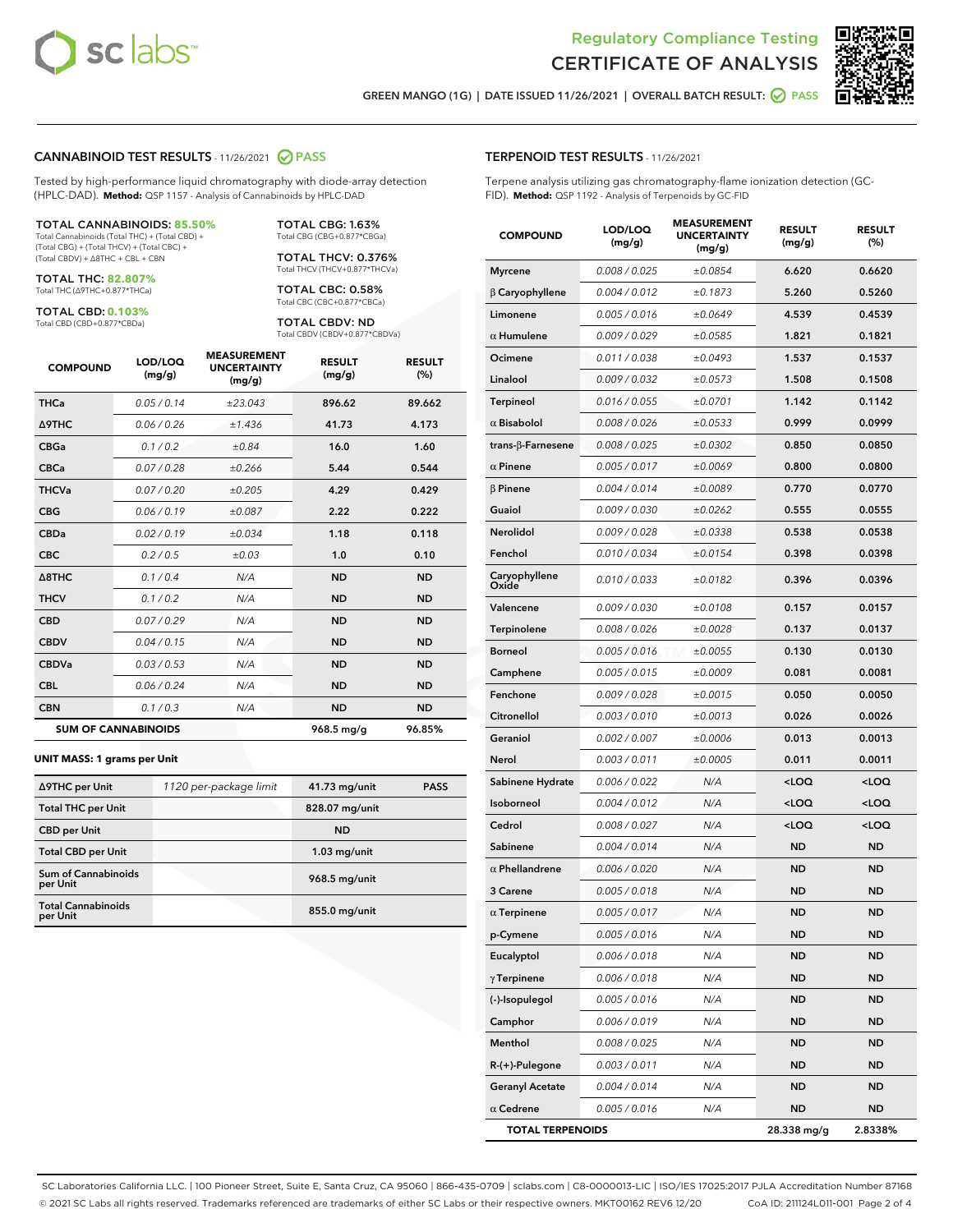



GREEN MANGO (1G) | DATE ISSUED 11/26/2021 | OVERALL BATCH RESULT:  $\bigcirc$  PASS

# CATEGORY 1 PESTICIDE TEST RESULTS - 11/26/2021 2 PASS

Pesticide and plant growth regulator analysis utilizing high-performance liquid chromatography-mass spectrometry (HPLC-MS) or gas chromatography-mass spectrometry (GC-MS). \*GC-MS utilized where indicated. **Method:** QSP 1212 - Analysis of Pesticides and Mycotoxins by LC-MS or QSP 1213 - Analysis of Pesticides by GC-MS

| <b>COMPOUND</b>             | LOD/LOQ<br>$(\mu g/g)$ | <b>ACTION</b><br><b>LIMIT</b><br>$(\mu g/g)$ | <b>MEASUREMENT</b><br><b>UNCERTAINTY</b><br>$(\mu g/g)$ | <b>RESULT</b><br>$(\mu g/g)$ | <b>RESULT</b> |
|-----------------------------|------------------------|----------------------------------------------|---------------------------------------------------------|------------------------------|---------------|
| Aldicarb                    | 0.03 / 0.08            | $\ge$ LOD                                    | N/A                                                     | <b>ND</b>                    | <b>PASS</b>   |
| Carbofuran                  | 0.02 / 0.05            | $\ge$ LOD                                    | N/A                                                     | <b>ND</b>                    | <b>PASS</b>   |
| Chlordane*                  | 0.03 / 0.08            | $\ge$ LOD                                    | N/A                                                     | <b>ND</b>                    | <b>PASS</b>   |
| Chlorfenapyr*               | 0.03/0.10              | $\ge$ LOD                                    | N/A                                                     | <b>ND</b>                    | <b>PASS</b>   |
| Chlorpyrifos                | 0.02 / 0.06            | $\ge$ LOD                                    | N/A                                                     | <b>ND</b>                    | <b>PASS</b>   |
| Coumaphos                   | 0.02 / 0.07            | $\ge$ LOD                                    | N/A                                                     | <b>ND</b>                    | <b>PASS</b>   |
| Daminozide                  | 0.02 / 0.07            | $\ge$ LOD                                    | N/A                                                     | <b>ND</b>                    | <b>PASS</b>   |
| <b>DDVP</b><br>(Dichlorvos) | 0.03/0.09              | $>$ LOD                                      | N/A                                                     | <b>ND</b>                    | <b>PASS</b>   |
| Dimethoate                  | 0.03 / 0.08            | $\ge$ LOD                                    | N/A                                                     | <b>ND</b>                    | <b>PASS</b>   |
| Ethoprop(hos)               | 0.03/0.10              | $>$ LOD                                      | N/A                                                     | <b>ND</b>                    | <b>PASS</b>   |
| Etofenprox                  | 0.02 / 0.06            | $\ge$ LOD                                    | N/A                                                     | <b>ND</b>                    | <b>PASS</b>   |
| Fenoxycarb                  | 0.03 / 0.08            | $\ge$ LOD                                    | N/A                                                     | <b>ND</b>                    | <b>PASS</b>   |
| Fipronil                    | 0.03 / 0.08            | $\ge$ LOD                                    | N/A                                                     | <b>ND</b>                    | <b>PASS</b>   |
| Imazalil                    | 0.02 / 0.06            | $>$ LOD                                      | N/A                                                     | <b>ND</b>                    | <b>PASS</b>   |
| <b>Methiocarb</b>           | 0.02 / 0.07            | $\ge$ LOD                                    | N/A                                                     | <b>ND</b>                    | <b>PASS</b>   |
| Methyl<br>parathion         | 0.03/0.10              | $\ge$ LOD                                    | N/A                                                     | <b>ND</b>                    | <b>PASS</b>   |
| <b>Mevinphos</b>            | 0.03/0.09              | $\ge$ LOD                                    | N/A                                                     | <b>ND</b>                    | <b>PASS</b>   |
| Paclobutrazol               | 0.02 / 0.05            | $>$ LOD                                      | N/A                                                     | <b>ND</b>                    | <b>PASS</b>   |
| Propoxur                    | 0.03/0.09              | $\ge$ LOD                                    | N/A                                                     | <b>ND</b>                    | <b>PASS</b>   |
| Spiroxamine                 | 0.03 / 0.08            | $\ge$ LOD                                    | N/A                                                     | <b>ND</b>                    | <b>PASS</b>   |
| Thiacloprid                 | 0.03/0.10              | $\ge$ LOD                                    | N/A                                                     | <b>ND</b>                    | <b>PASS</b>   |

# CATEGORY 2 PESTICIDE TEST RESULTS - 11/26/2021 @ PASS

| <b>COMPOUND</b>          | LOD/LOO<br>$(\mu g/g)$ | <b>ACTION</b><br>LIMIT<br>$(\mu g/g)$ | <b>MEASUREMENT</b><br><b>UNCERTAINTY</b><br>$(\mu g/g)$ | <b>RESULT</b><br>$(\mu g/g)$ | <b>RESULT</b> |  |
|--------------------------|------------------------|---------------------------------------|---------------------------------------------------------|------------------------------|---------------|--|
| Abamectin                | 0.03/0.10              | 0.1                                   | N/A                                                     | <b>ND</b>                    | <b>PASS</b>   |  |
| Acephate                 | 0.02/0.07              | 0.1                                   | N/A                                                     | <b>ND</b>                    | <b>PASS</b>   |  |
| Acequinocyl              | 0.02/0.07              | 0.1                                   | N/A                                                     | <b>ND</b>                    | <b>PASS</b>   |  |
| Acetamiprid              | 0.02 / 0.05            | 0.1                                   | N/A                                                     | <b>ND</b>                    | <b>PASS</b>   |  |
| Azoxystrobin             | 0.02/0.07              | 0.1                                   | N/A                                                     | <b>ND</b>                    | <b>PASS</b>   |  |
| <b>Bifenazate</b>        | 0.01 / 0.04            | 0.1                                   | N/A                                                     | <b>ND</b>                    | <b>PASS</b>   |  |
| <b>Bifenthrin</b>        | 0.02/0.05              | 3                                     | N/A                                                     | <b>ND</b>                    | <b>PASS</b>   |  |
| <b>Boscalid</b>          | 0.03/0.09              | 0.1                                   | N/A                                                     | <b>ND</b>                    | <b>PASS</b>   |  |
| Captan                   | 0.19/0.57              | 0.7                                   | N/A                                                     | <b>ND</b>                    | <b>PASS</b>   |  |
| Carbaryl                 | 0.02/0.06              | 0.5                                   | N/A                                                     | <b>ND</b>                    | <b>PASS</b>   |  |
| Chlorantranilip-<br>role | 0.04/0.12              | 10                                    | N/A                                                     | <b>ND</b>                    | <b>PASS</b>   |  |
| Clofentezine             | 0.03/0.09              | 0.1                                   | N/A                                                     | <b>ND</b>                    | <b>PASS</b>   |  |

| <b>CATEGORY 2 PESTICIDE TEST RESULTS</b> - 11/26/2021 continued |  |  |
|-----------------------------------------------------------------|--|--|
|                                                                 |  |  |

| <b>COMPOUND</b>               | LOD/LOQ<br>(µg/g) | <b>ACTION</b><br>LIMIT<br>$(\mu g/g)$ | <b>MEASUREMENT</b><br><b>UNCERTAINTY</b><br>$(\mu g/g)$ | <b>RESULT</b><br>(µg/g) | <b>RESULT</b> |
|-------------------------------|-------------------|---------------------------------------|---------------------------------------------------------|-------------------------|---------------|
| Cyfluthrin                    | 0.12 / 0.38       | 2                                     | N/A                                                     | ND                      | <b>PASS</b>   |
| Cypermethrin                  | 0.11 / 0.32       | 1                                     | N/A                                                     | ND                      | <b>PASS</b>   |
| Diazinon                      | 0.02 / 0.05       | 0.1                                   | N/A                                                     | ND                      | <b>PASS</b>   |
| Dimethomorph                  | 0.03 / 0.09       | 2                                     | N/A                                                     | ND                      | <b>PASS</b>   |
| Etoxazole                     | 0.02 / 0.06       | 0.1                                   | N/A                                                     | ND                      | <b>PASS</b>   |
| Fenhexamid                    | 0.03 / 0.09       | 0.1                                   | N/A                                                     | ND                      | <b>PASS</b>   |
| Fenpyroximate                 | 0.02 / 0.06       | 0.1                                   | N/A                                                     | <b>ND</b>               | <b>PASS</b>   |
| Flonicamid                    | 0.03 / 0.10       | 0.1                                   | N/A                                                     | <b>ND</b>               | <b>PASS</b>   |
| Fludioxonil                   | 0.03 / 0.10       | 0.1                                   | N/A                                                     | ND                      | <b>PASS</b>   |
| Hexythiazox                   | 0.02 / 0.07       | 0.1                                   | N/A                                                     | <b>ND</b>               | <b>PASS</b>   |
| Imidacloprid                  | 0.04 / 0.11       | 5                                     | N/A                                                     | ND                      | <b>PASS</b>   |
| Kresoxim-methyl               | 0.02 / 0.07       | 0.1                                   | N/A                                                     | ND                      | <b>PASS</b>   |
| Malathion                     | 0.03 / 0.09       | 0.5                                   | N/A                                                     | <b>ND</b>               | <b>PASS</b>   |
| Metalaxyl                     | 0.02 / 0.07       | $\overline{2}$                        | N/A                                                     | <b>ND</b>               | <b>PASS</b>   |
| Methomyl                      | 0.03 / 0.10       | $\mathcal{I}$                         | N/A                                                     | ND                      | <b>PASS</b>   |
| Myclobutanil                  | 0.03 / 0.09       | 0.1                                   | N/A                                                     | <b>ND</b>               | <b>PASS</b>   |
| <b>Naled</b>                  | 0.02 / 0.07       | 0.1                                   | N/A                                                     | ND                      | <b>PASS</b>   |
| Oxamyl                        | 0.04 / 0.11       | 0.5                                   | N/A                                                     | ND                      | <b>PASS</b>   |
| Pentachloronitro-<br>benzene* | 0.03 / 0.09       | 0.1                                   | N/A                                                     | ND                      | <b>PASS</b>   |
| Permethrin                    | 0.04 / 0.12       | 0.5                                   | N/A                                                     | ND                      | <b>PASS</b>   |
| Phosmet                       | 0.03 / 0.10       | 0.1                                   | N/A                                                     | ND                      | <b>PASS</b>   |
| Piperonylbu-<br>toxide        | 0.02 / 0.07       | 3                                     | N/A                                                     | <b>ND</b>               | <b>PASS</b>   |
| Prallethrin                   | 0.03 / 0.08       | 0.1                                   | N/A                                                     | ND                      | <b>PASS</b>   |
| Propiconazole                 | 0.02 / 0.07       | 0.1                                   | N/A                                                     | <b>ND</b>               | <b>PASS</b>   |
| Pyrethrins                    | 0.04 / 0.12       | 0.5                                   | N/A                                                     | <b>ND</b>               | <b>PASS</b>   |
| Pyridaben                     | 0.02 / 0.07       | 0.1                                   | N/A                                                     | ND                      | <b>PASS</b>   |
| Spinetoram                    | 0.02 / 0.07       | 0.1                                   | N/A                                                     | ND                      | <b>PASS</b>   |
| Spinosad                      | 0.02 / 0.07       | 0.1                                   | N/A                                                     | ND                      | <b>PASS</b>   |
| Spiromesifen                  | 0.02 / 0.05       | 0.1                                   | N/A                                                     | ND                      | <b>PASS</b>   |
| Spirotetramat                 | 0.02 / 0.06       | 0.1                                   | N/A                                                     | <b>ND</b>               | <b>PASS</b>   |
| Tebuconazole                  | 0.02 / 0.07       | 0.1                                   | N/A                                                     | ND                      | <b>PASS</b>   |
| Thiamethoxam                  | 0.03 / 0.10       | 5                                     | N/A                                                     | ND                      | <b>PASS</b>   |
| Trifloxystrobin               | 0.03 / 0.08       | 0.1                                   | N/A                                                     | ND                      | <b>PASS</b>   |

SC Laboratories California LLC. | 100 Pioneer Street, Suite E, Santa Cruz, CA 95060 | 866-435-0709 | sclabs.com | C8-0000013-LIC | ISO/IES 17025:2017 PJLA Accreditation Number 87168 © 2021 SC Labs all rights reserved. Trademarks referenced are trademarks of either SC Labs or their respective owners. MKT00162 REV6 12/20 CoA ID: 211124L011-001 Page 3 of 4